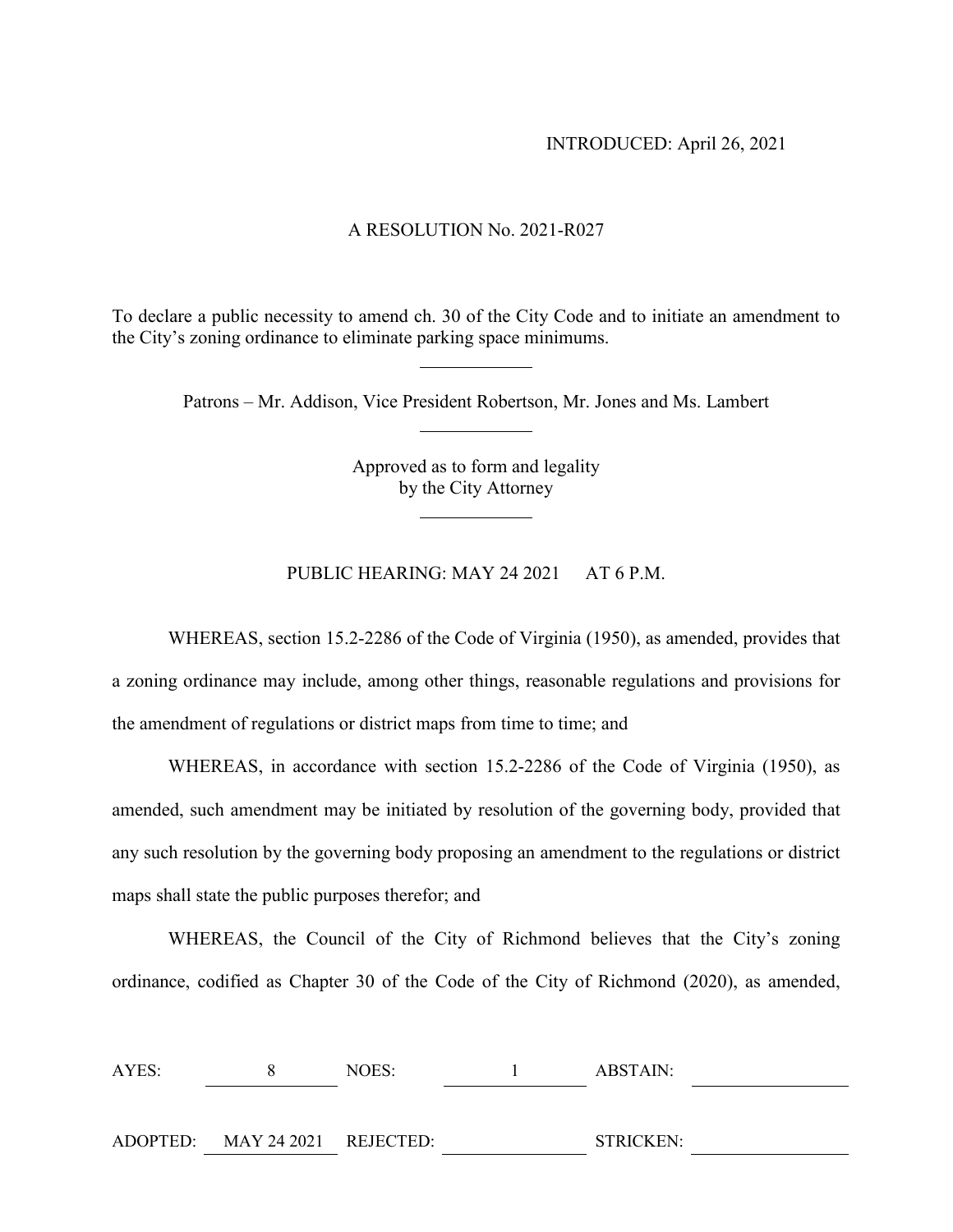should be amended by eliminating parking space minimums to facilitate cost savings for developers of businesses and housing that may be passed on to the consumer and to reduce community dependence on automobile transportation; and

WHEREAS, the Council believes that it is in the best interests of the citizens of the City of Richmond that the City amend its zoning ordinance, codified as Chapter 30 of the Code of the City of Richmond (2020), as amended, to eliminate parking space minimums;

### NOW, THEREFORE,

## BE IT RESOLVED BY THE COUNCIL OF THE CITY OF RICHMOND:

That the City Council hereby declares that the public necessity, convenience, general welfare and good zoning practices of the City require the initiation of an amendment of the zoning ordinance set forth in Chapter 30 of the City of Richmond (2020), as amended, to eliminate parking space minimums to facilitate cost savings for developers of businesses and housing that may be passed on to the consumer and to reduce community dependence on automobile transportation.

**A TRUE COPY:** 

ancia D. Rich

**City Clerk**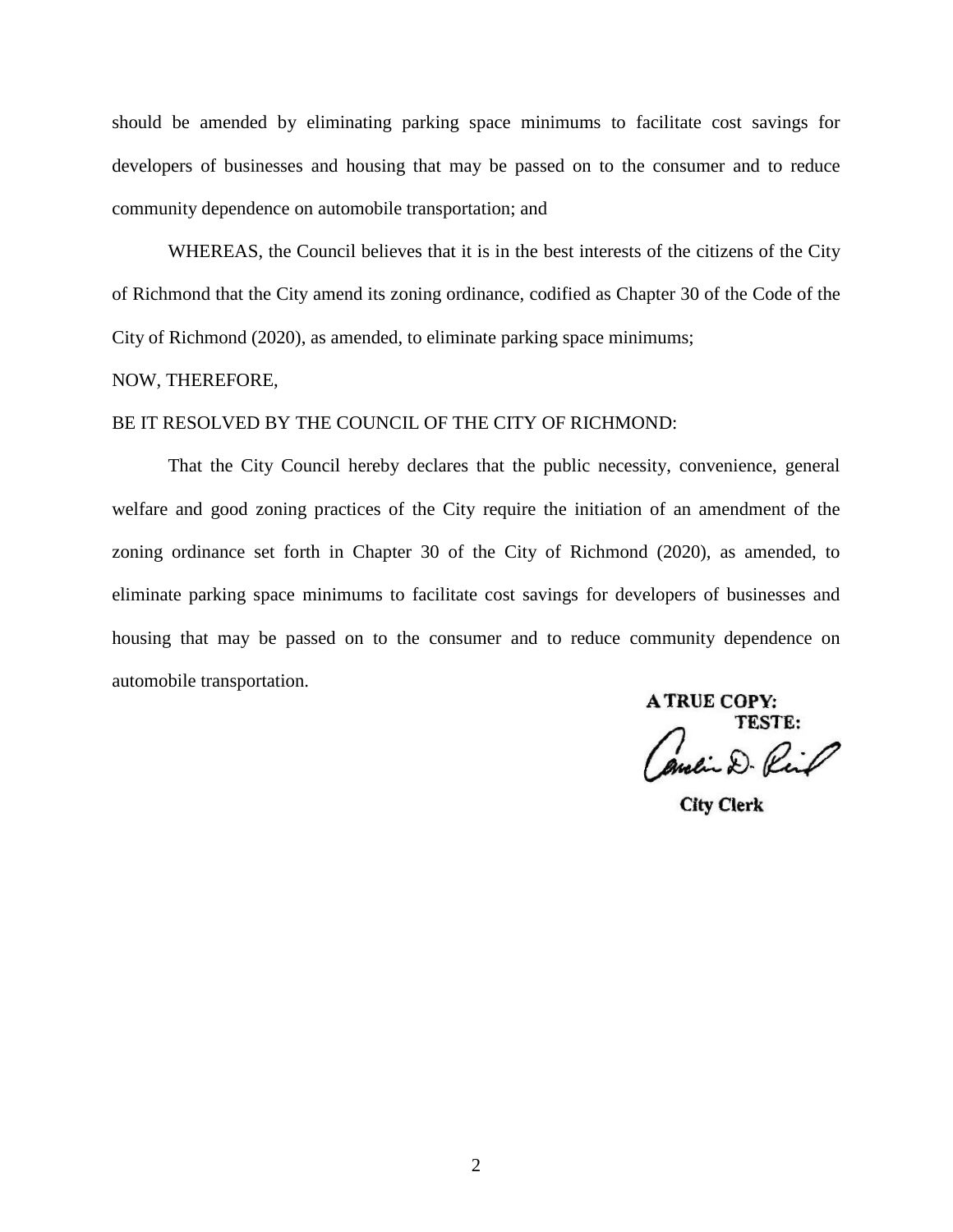





The Voice of the People

**Office of the Council Chief of Staff** 

Richmond. Virainia

# **Ordinance/Resolution Request**

- **TO** Haskell Brown, Interim City Attorney
- Joyce Davis, Interim Council Chief of Staff **THROUGH**
- **FROM** Steven Taylor, Council Policy Analyst
- Andreas Addison, 1st District Council Member **COPY** Daniel Wagner, 1st District Liaison Stephanie Lynch, 5<sup>th</sup> District Council Member Amy Robins, 5<sup>th</sup> District Liaison Tabrica Rentz, Interim Deputy City Attorney

**DATE** March 12, 2021

- PAGE/s  $1 of 2$
- **TITLE** Consider Amending the Zoning Code to Eliminate Parking Minimums.

| This is a request for the drafting of an | Ordinance $\Box$ | <b>Resolution</b> $\boxtimes$       |
|------------------------------------------|------------------|-------------------------------------|
| <b>REQUESTING COUNCILMEMBER/PATRON</b>   |                  | <b>SUGGESTED STANDING COMMITTEE</b> |

Addison

**LUHT Committee** 

## ORDINANCE/RESOLUTION SUMMARY

Patron request that legislation be drafted to declare a public necessity to initiate changes to the zoning to code to eliminate current requirements for parking space minimums.

## **BACKGROUND**

Reconsideration of current parking requirements is needed in light of the City's development goals. Some cities have found the need to amend their zoning codes to eliminate parking minimums after finding that requirements for parking can hinder business and housing redevelopment by adding extra costs to businesses which are passed onto customers, renters, and builders needed to revitalize urban cores. Added costs to redevelopment contribute to shrinking tax bases and housing affordability.

Parking minimums are often considered auto-centric. Auto-centric land use policies may

Richmond City Council | 900 East Broad Street, Suite 200 | Richmond, Virginia 23219 | 804.646.5345 (tel) | 804.646.5468 (fax) | council richmondva.gov